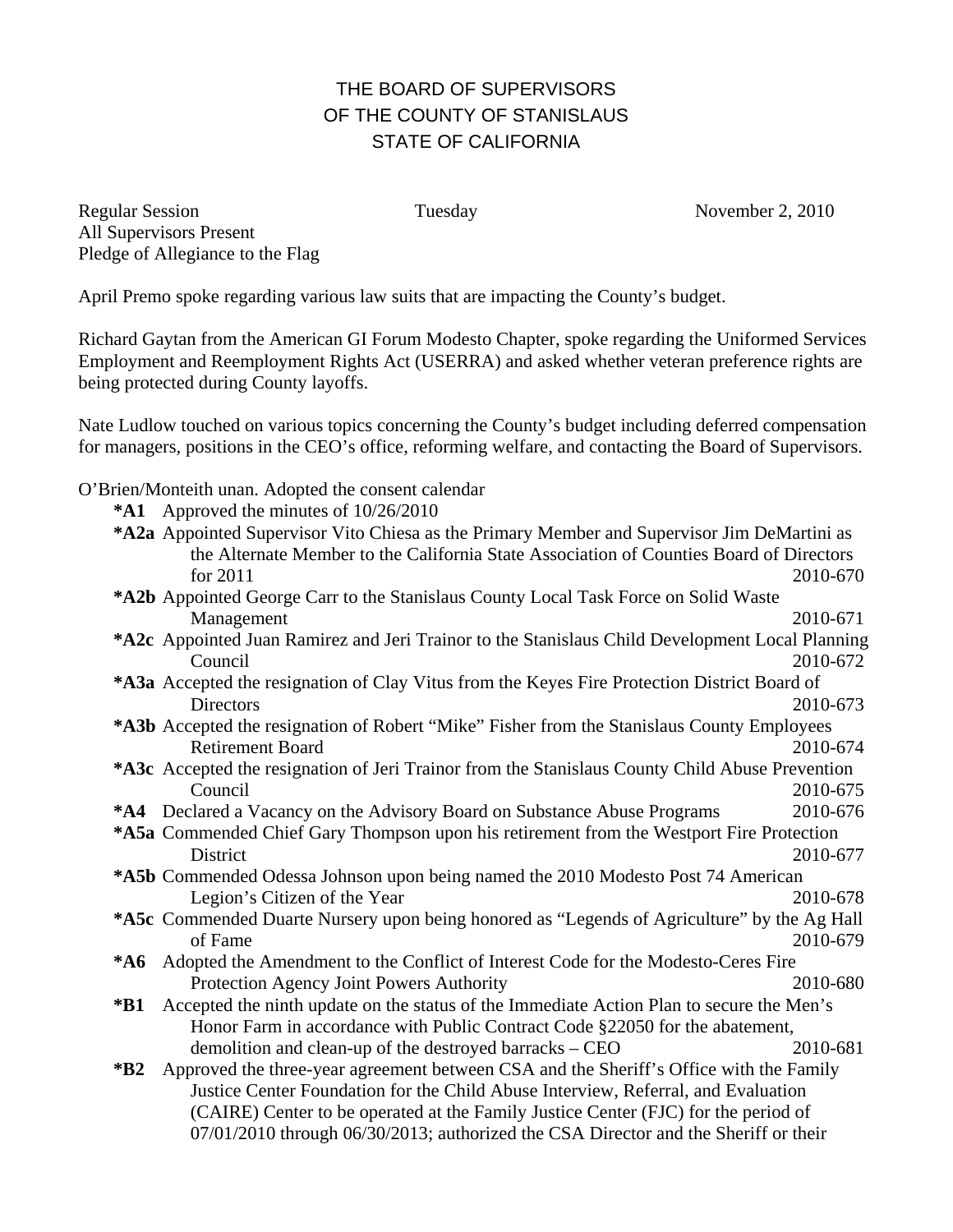Designee to sign the agreement included in the agenda item and any subsequent amendments not to exceed the agreement amount; directed the Auditor-Controller to make the necessary adjustments to the CSA Budget, Program Services and Support and the Sheriff Department budget as detailed in the Budget Journal forms; and, authorized the relocation of the Child Abuse Interview, Referral, and Evaluation (CAIRE) Center to the Family Justice Center (FJC) – CSA 2010-682

- **\*B3** Approved the request from the Foster and Adoption Care Team to have exclusive use of the Courthouse Lawn on Friday, 11/05/2010, beginning at 11:30 a.m. and ending at 4:00 p.m. during National Adoption Month for their Celebration of Adoption Event; directed the Foster and Adoption Care Team to adhere to the requirements set forth by the Department of Parks and Recreation; and, approved the waiver of fees for exclusive use, reservation fee, and the Courthouse Lawn fee – Parks and Recreation 2010-683
- **\*C1** Awarded a contract in the amount of \$914,089.16 to Valley Peterbilt for the purchase of two Heavy Duty 2011 Water Trucks, two Heavy Duty 2011 Super Dumps, one Heavy Duty 2011 2-Axle Truck, and one Heavy Duty 2011 Transfer Set; and, authorized the Purchasing Agent/GSA Director to sign the contract with Valley Peterbilt – PW

2010-684

- **\*C2** Authorized the purchase of one TYMCO Model 500x Regenerative Air Sweeper mounted on an International Cab Chassis in the amount of \$249,354.62; and, authorized the Purchasing Agent/GSA Director to purchase the equipment through the Houston-Galveston Area Council (HGAC) contract – PW 2010-685
- **\*D1** Approved the finding that the City of Modesto's proposed sphere of influence expansion is logical and orderly; and, directed the Chief Executive Officer to notify the Local Agency Formation Commission of the County's agreement with the expansion request – Planning 2010-686

**Amended Item B4** Consideration and Approval of the First Quarter Financial Report for FY 2010-2011 and Related Actions, to take **two votes as follows:** 2010-687

**First Vote:** O'Brien/Monteith unan. Approved Staff Recommendations 1, 2, 3 and 5; (1) accepted the CEO's First Quarter Financial Report for FY 2010-2011; (2) authorized the CEO and the Auditor-Controller to make the necessary adjustments as recommended in the First Quarter Financial Report; (3) amended the Salary and Position Allocation Resolution to reflect the recommendations included as part of the First Quarter Financial Report, as outlined in the Staffing Impacts section as detailed in Attachment A of the agenda item to be effective with the start of the first pay period beginning after 11/06/2010; and, (5) approved contracts and/or agreements listed on Attachment B of the agenda item in cumulative amounts of \$100,000 or greater since 07/01/2003 – CEO

**Second Vote:** Grover/Chiesa unan. The Board **amended** Staff Recommendation No. 4 to strike the two filled positions in the Public Defender's budget from the proposed reduction-in-force, and approved reviewing these proposed reductions in the Public Defender's budget as part of the Mid-Year Budget Report in March 2011 (**this action also implicitly includes a conforming amendment to Staff Recommendation No. 3 to modify the Salary and Position Allocation Resolution to be consistent**); and, approved the reduction-in-force of three filled positions in the GSA budget effective 01/15/2011 – CEO

## **Recessed at 10:58 a.m.**

**Reconvened at 11:08 a.m.**